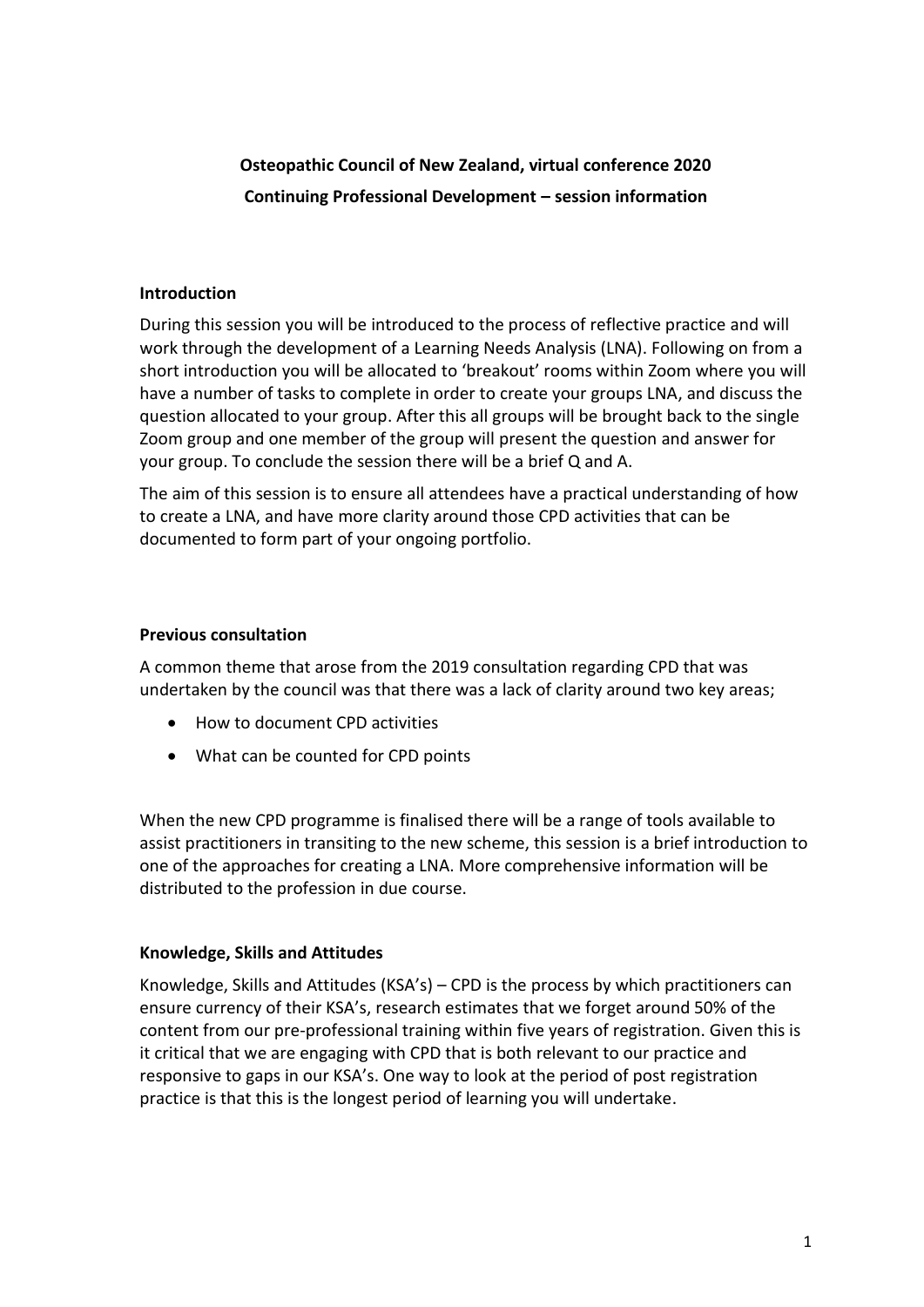#### **Six steps to develop a LNA**

- 1. **Task to learn -** what is it that you are wanting to achieve? e.g. I want to improve my understanding of performing a orthopaedic assessment of the knee  $-1$  think this has become a little rusty over the years and there may have been developments since I qualified
- 2. **Expectation of required skills –** I want to have a smooth and effective routine for my orthopaedic assessment of the knee
- 3. **Previous training in this area –** I know I have been taught this but I have not been working in a practice where I saw this type of presentation so I feel my KSA's have slipped a little in this area. I am keen to get involved with supporting a sports team and really think this skill needs to improve
- **4. Identification of gaps in knowledge and skills –** I think I would struggle to run through the orthopaedic assessment of the knee in an efficient and effective manner, I think I could probably do it but don't feel as confident as I would like to
- **5. How will you fill the gaps**  I am going to watch some YouTube videos with a colleague and revise the testing using text books, I will then practice the routine with my colleague several times over the next week or so until I feel really comfortable with the routine
- **6. How will this be assessed –** through self-assessment and peer assessment, my colleague and I have agreed that we will test each other and be clear with our feedback around the following points;
	- **a.** Ability to perform an effective routine
	- **b.** Discuss the clinical reasoning and justification for performing each of the tests.

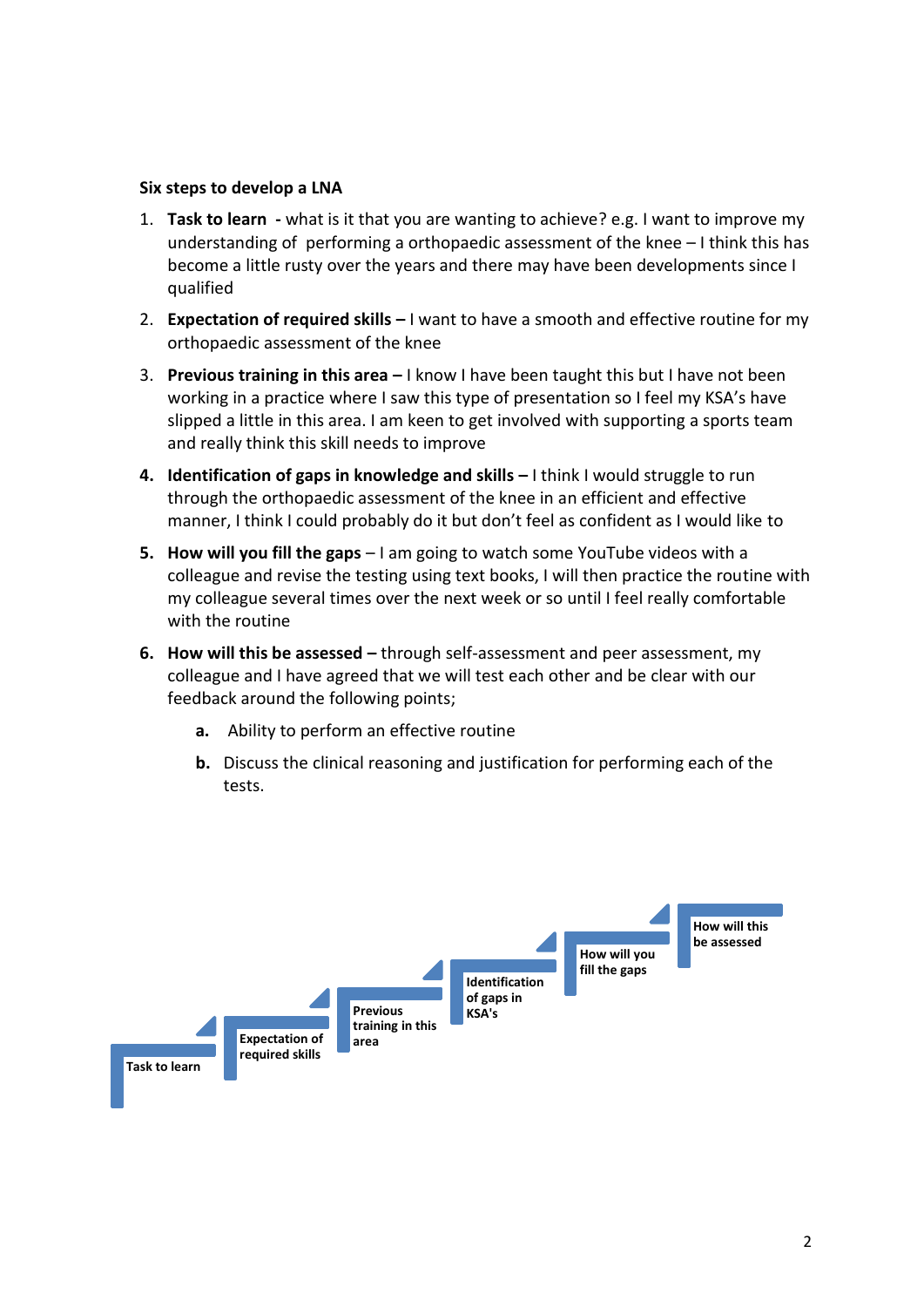**Questions for the breakout groups, the breakout group that you are in corresponds to the number of the question i.e. if you are in breakout group 1 the question for your group is question 1.**

- 1. Can I count CPD points when I have a lunchtime catch up with a colleague discussing a tricky case that I would like their input on? And as a result of this conversation I spend some time researching an unknown condition – does this time count as CPD or not? How would I document this activity?
- 2. I have purchased a new book discussing osteopathic principles can I log time for CPD points in relation to reading this book? How would I document this activity?
- 3. I am involved in a DHB group creating referral pathways for primary healthcare practitioners, can this activity be counted as CPD? How would I document this activity?
- 4. I have completed a free online course focused on developing my business management skills – can I log this time as CPD? Please include your groups justification for your answer.
- 5. What does the CPD activity I complete need to relate to (specifically regarding council documents)? – clue can be found [here](https://www.osteopathiccouncil.org.nz/images/stories/pdf/new/Capabilities_April52013.pdf)
- 6. I want to complete a course in reflexology, can I log CPD points for this? Please include your groups justification for your answer.
- 7. I am booked into complete a course on animal osteopathy, can I log CPD hours for completion of this course? Please justify your answer.
- 8. I have recently presented to my local group of midwives (2 hour presentation and Q and A), can I log CPD points for this and if so how many? I think I spent a couple of hours preparing the PowerPoint and some handouts for the group, can I log any points for my preparation time?
- 9. I am not very good with computers and so I am really unsure about using word documents etc. for logging my CPD activities, will council accept paper copies instead of electronic?
- 10. I am still feeling very unclear as to reflective practice and creating LNA's, I feel like I need to spend time reading up about these activities before I can get into using them. Can I log any of the time that I spend doing this as CPD points?
- 11. I am planning on taking a course in small business accounting through the local Polytechnique, can I log these hours as CPD? Please justify you answer.
- 12. I want to attend a course to learn more about strapping for sports injuries, can I claim points for this? How would I go about documenting this activity?

Further resources

What is Reflective Practice – [Preceptor Education Programme](https://www.youtube.com/watch?v=eHKSR_6aym8)

Koshy, K., Limb, C., Gundogan, B., Whitehurst, K., & Jafree, D. J. (2017). [Reflective practice in health](https://www.ncbi.nlm.nih.gov/pmc/articles/PMC5673148/)  [care and how to reflect effectively.](https://www.ncbi.nlm.nih.gov/pmc/articles/PMC5673148/) *International journal of surgery. Oncology*, *2*(6), e20. <https://doi.org/10.1097/IJ9.0000000000000020>

[Gibbs reflective cycle example](https://nursinganswers.net/services/samples/2-1-nursing-reflective-practice-essay.php)